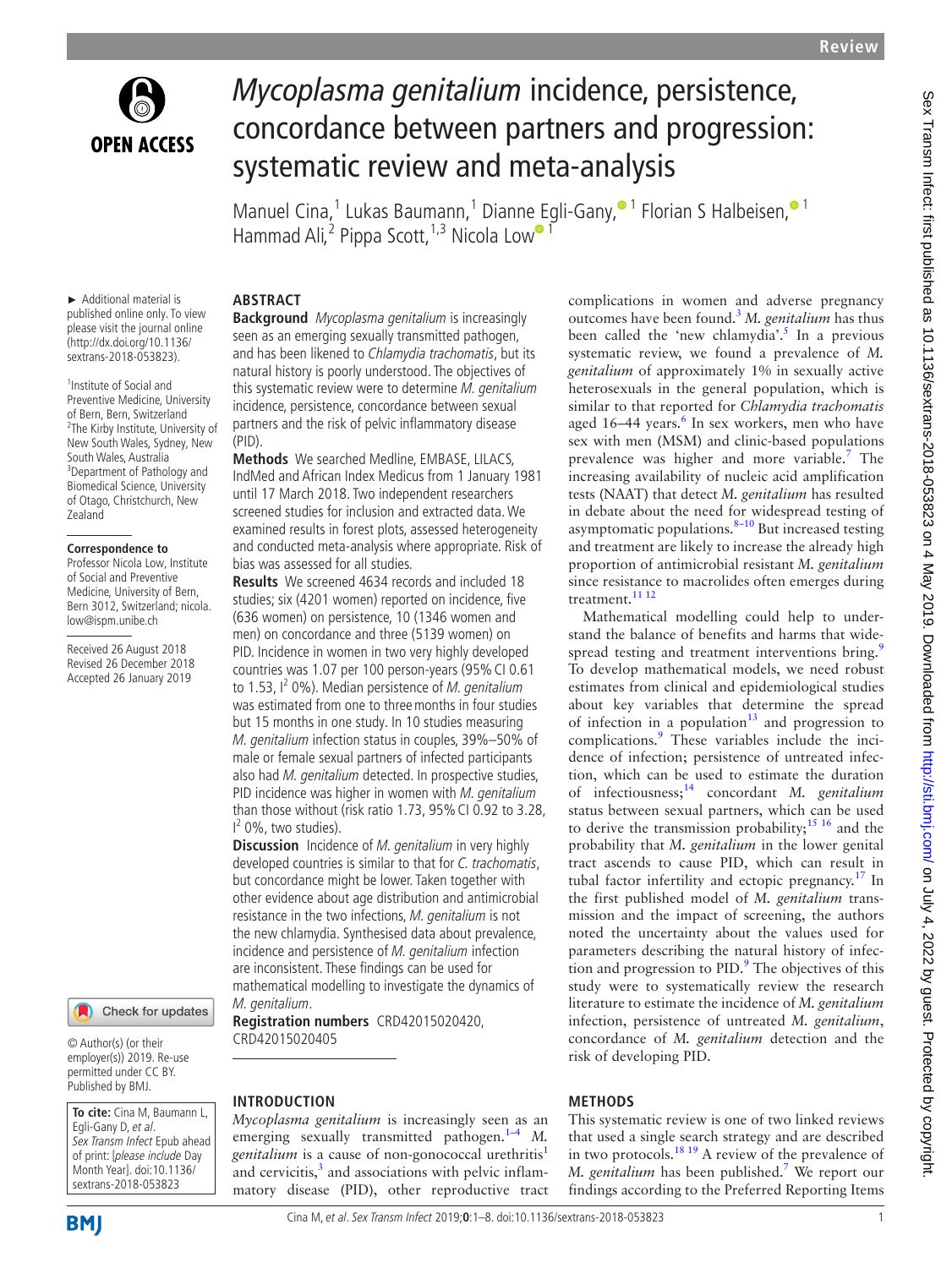for Systematic Reviews and Meta-Analyses (PRISMA, [online](https://dx.doi.org/10.1136/sextrans-2018-053823)  supplementary file  $1$ ).<sup>20</sup>

# **Eligibility criteria**

We included studies of *M. genitalium* detected by NAAT. Study populations were women and men older than 13 years in any country. Eligible study designs were as follows: for incidence of *M. genitalium*, cohort studies with participants who were uninfected at baseline; for persistence, cohort studies that followed people with untreated *M. genitalium* infection; for concordance, cross-sectional studies which enrolled couples or sexual partners of index cases, excluding studies in which the infection status of a sexual partner was based on self-report; for incidence of PID, cohort or nested case–control studies that compared women with and without *M. genitalium*, excluding cross-sectional studies and case–control studies in which it could not be established that *M. genitalium* infection preceded a diagnosis of PID.

# **Information sources and search strategy**

We searched Medline and EMBASE databases for publications in any language from 1 January 1981 until 12 July 2016 and updated the search to 17 March 2018. We used thesaurus headings and free-text terms that combined *Mycoplasma* or *Mycoplasma genitalium* with genital tract complications [\(online](https://dx.doi.org/10.1136/sextrans-2018-053823)  [supplementary file 2,](https://dx.doi.org/10.1136/sextrans-2018-053823) [online supplementary text S1–3](https://dx.doi.org/10.1136/sextrans-2018-053823)). We also searched the African Index Medicus, IndMED and LILACS, using the term *Mycoplasma genitalium*. Records were managed using EndNote (V.X8.1; Clarivate Analytics, Philadelphia, Pennsylvania, USA).

### **Study selection**

Abstracts published before 1 January 1991 were excluded. Two reviewers (MC, LB) assessed study eligibility independently, using a pre-piloted screening form. We resolved differences by discussion or adjudication by a third reviewer (NL).

# **Data collection**

Two reviewers (MC, LB, DE-G, HA) extracted data independently. Differences were resolved by discussion or adjudication. We extracted data using a standardised, piloted data extraction form in a Research Electronic Data Capture database (REDCap; Vanderbilt University, Nashville, Tennessee, USA). For each study, we extracted data about study characteristics, methods and results. For studies reporting persistence of *M. genitalium* only in graphs, we used Plot Digitizer software<sup>[21](#page-6-14)</sup> to record numerical data. We labelled studies with the country in which the data were collected and added consecutive numbers for studies subsequently identified from the same country. Studies reported in the linked systematic review of *M. genitalium* prevalence have the same study identifier [\(online supplementary table](https://dx.doi.org/10.1136/sextrans-2018-053823)   $S1$ ).<sup>7</sup> We contacted authors to clarify details of study methods and results, where necessary.

# **Risk of bias in individual studies**

For cohort or nested case–control studies, we adapted a tool published by the Cochrane Bias Methods Group.<sup>22</sup> For cross-sectional studies, we applied a previously used checklist<sup>7 23</sup> (online [supplementary file 2,](https://dx.doi.org/10.1136/sextrans-2018-053823) [online supplementary text S4\)](https://dx.doi.org/10.1136/sextrans-2018-053823).

# **Summary measures**

We defined incidence in cohort studies as the rate of new *M. genitalium* infections per 100 person-years of observation in individuals with a negative *M. genitalium* test, either at baseline

or a negative test of cure following treatment of a prevalent infection. We defined persistence of *M. genitalium* infection in cohort studies as the proportion of study participants at each follow-up visit with a positive test result. We assessed concordance of *M. genitalium* infection status in cross-sectional studies as the proportion of sexual partners of an infected index case that had a positive test result. We assessed the development of PID in cohort studies and calculated the odds ratio (OR) or risk ratio (RR) with 95% confidence intervals (CI) for PID in participants with and without *M. genitalium* infection at baseline.

# **Synthesis of results**

We used Stata (V.13.1; StataCorp, College Station, Texas, USA) for statistical analysis. We examined data about incidence, concordance and PID in forest plots. We stratified studies reporting incidence according to the level of development of the country in which the study was conducted, categorised as very high, high, medium and low using the United Nations Development Programme Human Development Index  $(HDI)$ ,<sup>24</sup> as we found differences between countries with higher or lower human development index in our linked review of *M. genitalium* prevalence.<sup>7</sup> We stratified studies reporting concordance according to study design: studies can enrol couples irrespective of infection status and test all individuals for *M. genitalium* (referred to as partner studies), or can enrol an index case with *M. genitalium* and then test their partners (referred to as index case studies). We calculated the percentage (with 95% CI) concordance separately for women and men. We assessed the percentage of study variability between studies caused by heterogeneity other than that due to chance with the  $I^2$  statistic.<sup>[25](#page-6-17)</sup> Meta-analysis was conducted when deemed appropriate using fixed or random effects models. For estimates of incidence, we estimated a summary estimate of the incidence rate per 100 person-years of follow-up (with 95% CI). For concordance, we applied the Freeman-Tukey arcsine transformation to the proportions before meta-analysis and back transformed the summary estimate and its 95% CI.

The data about persistence of *M. genitalium* are presented graphically (Excel:mac 2008, V.12.3.6; Microsoft Corporation, Redmond, Washington, USA) without statistical analysis because we anticipated that the results would be too heterogeneous to combine.[16](#page-6-18) We conducted a subgroup analysis, using a test of interaction, of differences in concordance by study design.

# **Risk of bias across studies**

We did not test for small study biases with funnel plots because of the small number of included studies.

# **Results**

We identified 4634 records and, after exclusion of duplicates and articles published before 1991, we screened 3820 records. We included 18 studies, some of which reported on more than one review question ([table](#page-2-0) 1, [online supplementary file 2,](https://dx.doi.org/10.1136/sextrans-2018-053823) [figure S1, table S1\)](https://dx.doi.org/10.1136/sextrans-2018-053823). Six studies reported on incidence,  $526-30$  five reported on persistence, $5^{26-28}$   $31^{1}$  10 reported on concordance between partners<sup>31-40</sup> and three studies reported on development of  $\tilde{PID}$ .<sup>[5 41 42](#page-6-2)</sup>

# **Incidence**

We included six studies (online supplementary table  $S2$ ),  $5^{26-30}$ with a total of 4201 female participants at baseline and follow-up of 3461 person-years. Two studies were conducted in countries with a very high HDI, with students (Great Britain  $2^5$ ) and with attendees of primary healthcare clinics (Australia 3). $^{29}$  All three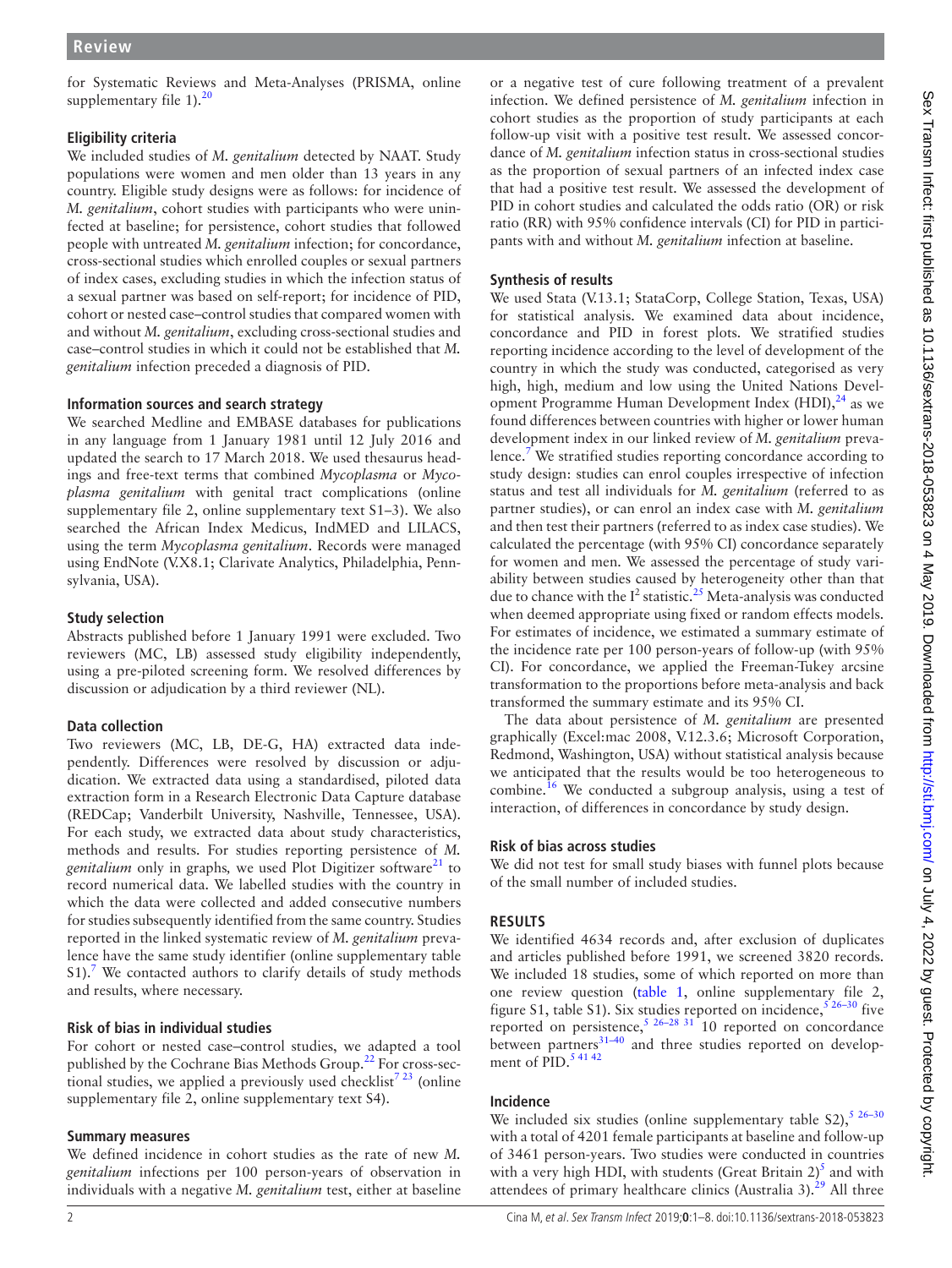<span id="page-2-0"></span>

| Included studies (n=18), ordered according to outcomes reported<br>Table 1 |                                                                                                                                                                                                                 |                                                      |                             |  |  |  |
|----------------------------------------------------------------------------|-----------------------------------------------------------------------------------------------------------------------------------------------------------------------------------------------------------------|------------------------------------------------------|-----------------------------|--|--|--|
| <b>Study identifier</b>                                                    | <b>Study population</b>                                                                                                                                                                                         | Study design                                         | <b>Review topics</b>        |  |  |  |
| Great Britain 2 <sup>5</sup>                                               | Female students aged $\leq$ 27 years; universities and further<br>education colleges, London, Great Britain                                                                                                     | Cohort study                                         | Incidence, persistence, PID |  |  |  |
| Kenya 2 <sup>26</sup>                                                      | Female sex workers aged 18-35 years; Kariobangi Nairobi<br>City Council, Nairobi, Kenya                                                                                                                         | Cohort study                                         | Incidence, persistence      |  |  |  |
| Kenya 3 <sup>28</sup>                                                      | Female sex workers, median age 35.3 years; municipal STI<br>clinic Mombasa, Kenya                                                                                                                               | Cohort study                                         | Incidence, persistence      |  |  |  |
| Uganda 1 <sup>27</sup>                                                     | Female sex workers aged 18-40 years; red light areas within<br>southern Kampala, Uganda                                                                                                                         | Cohort study                                         | Incidence, persistence      |  |  |  |
| Australia 3 <sup>29</sup>                                                  | Young women aged 16-25 years; primary health clinics in<br>Melbourne, Australia                                                                                                                                 | Cohort study                                         | Incidence                   |  |  |  |
| USA/Kenya 130                                                              | High-risk women aged 18-45 years; research clinics in<br>Mombasa and Nairobi, Kenya and Birmingham, USA                                                                                                         | Cohort study                                         | Incidence                   |  |  |  |
| USA 731                                                                    | Women aged 14-17 years and their partners; urban primary<br>healthcare centres, Indianapolis, USA                                                                                                               | Cohort study, cross-sectional sampling<br>of couples | Persistence, concordance    |  |  |  |
| Great Britain 834                                                          | Women and their partners; STI clinic, St. Mary's Hospital,<br>London, Great Britain                                                                                                                             | Cross-sectional                                      | Concordance                 |  |  |  |
| Great Britain 933                                                          | Men and their partners; STI clinic, St. Mary's Hospital, London, Cross-sectional<br><b>Great Britain</b>                                                                                                        |                                                      | Concordance                 |  |  |  |
| Peru 1 <sup>35</sup>                                                       | Couples, men aged 19-60 years, women aged 18-55 years;<br>two STI clinics, Lima, Peru                                                                                                                           | Cross-sectional                                      | Concordance                 |  |  |  |
| USA 832                                                                    | Mexican-American and African-American women with non-<br>viral STI aged 14-45 years and their male partners; San<br>Antonio Metropolitan Health District STI Clinic, USA                                        | Cross-sectional                                      | Concordance                 |  |  |  |
| Sweden $2^{36}$                                                            | Men aged 16-67 years and their partners; Örebrö University<br>Hospital STI clinic, Sweden                                                                                                                       | Index cases and sexual partners                      | Concordance                 |  |  |  |
| Sweden 5 <sup>37</sup>                                                     | Women aged 14-55 years and men aged 17-67 years and<br>their partners; STI clinic, Falun, Sweden                                                                                                                | Index cases and sexual partners                      | Concordance                 |  |  |  |
| Sweden 11 <sup>38</sup>                                                    | Women aged 15-54 years and their partners; Örebrö<br>University Hospital STI clinic, Sweden                                                                                                                     | Index cases and sexual partners                      | Concordance                 |  |  |  |
| Sweden 12 <sup>39</sup>                                                    | Male patients with symptomatic recurrent and/or persistent<br>urethritis aged 20-47 years and their partners; STI clinic,<br>Karolinska Hospital, Stockholm, Sweden                                             | Index cases and sexual partners                      | Concordance                 |  |  |  |
| Australia 640                                                              | Partners of index cases with M. genitalium, median age of<br>female heterosexual partners 26 years; male heterosexual<br>partners 28 years; MSM partners 29 years; Melbourne Sexual<br>Health Centre, Australia | Index cases and sexual partners                      | Concordance                 |  |  |  |
| Sweden 10 <sup>41</sup>                                                    | Women after medical or surgical termination of pregnancy<br>aged 17-40 years; gynaecological outpatient department<br>Malmö University Hospital, Sweden                                                         | Nested case-control study                            | $PID*$                      |  |  |  |
| USA $6^{42}$                                                               | Women after treatment and cure of PID aged 14-37 years;<br>multiple clinical sites in the USA                                                                                                                   | Cohort study                                         | PID <sup>+</sup>            |  |  |  |

\*Post-abortion upper genital tract infection.

†Endometritis considered as confirmed PID.

MSM, men who have sex with men; PID, pelvic inflammatory disease; STI, sexually transmitted infection.

studies from countries with a low HDI were conducted with female sex workers in (Uganda 1, Kenya 2 and Kenya 3).  $26-28$ Two of the four research clinics which enrolled participants for the USA/Kenya 1 study<sup>[30](#page-6-24)</sup> approached only female sex workers too. All women in the Uganda 1 study had a positive test for *M. genitalium* at baseline. Incidence was defined as a positive test result in women who had a preceding negative test result.<sup>27</sup> All studies were at risk of bias [\(online supplementary table S3](https://dx.doi.org/10.1136/sextrans-2018-053823)). All studies reported more than 20% loss to follow-up or did not report it.<sup>526–30</sup> Only one (Great Britain 2) compared participants followed up until the end of the studies and participants lost to  $follow-up.$ 

[Figure](#page-3-0) 1 shows that in countries with a very high HDI, the pooled estimate of incidence was 1.07 per 100 person-years (95% CI 0.61 to 1.53, 2 studies,  $I^2$  0%).<sup>529</sup> The incidence rates in studies conducted among female sex workers were higher and too heterogeneous to combine  $(I^2 96.7\%)$ .

#### **Persistent detection of M. genitalium**

We included five studies,  $526-2831$  with a total of 636 female participants at baseline ([online supplementary table S4\)](https://dx.doi.org/10.1136/sextrans-2018-053823). Three studies were conducted with female sex workers in Kenya and Uganda (Uganda 1, Kenya 2 and Kenya 3).  $2^{6-28}$  The other two studies were conducted with adolescents enrolled from primary healthcare facilities (USA  $7^{31}$  and students from educational colleges (Great Britain 2).<sup>5</sup> Duration of follow-up ranged from 12 weeks in USA  $7^{31}$  to 33 months in Kenya 2.<sup>26</sup> Specific treatment for *M*. *genitalium* was not prescribed in any of the studies. All studies were at risk of bias in outcome assessment [\(online supplementary](https://dx.doi.org/10.1136/sextrans-2018-053823) [table S5\)](https://dx.doi.org/10.1136/sextrans-2018-053823). In Great Britain 2, women with a positive test result for *C. trachomatis* at baseline received antibiotics if they were in the intervention arm of the underlying randomised control trial but could have been treated before the 12-month follow-up.<sup>[5](#page-6-2)</sup> In all other studies, participants received either syndromic treatment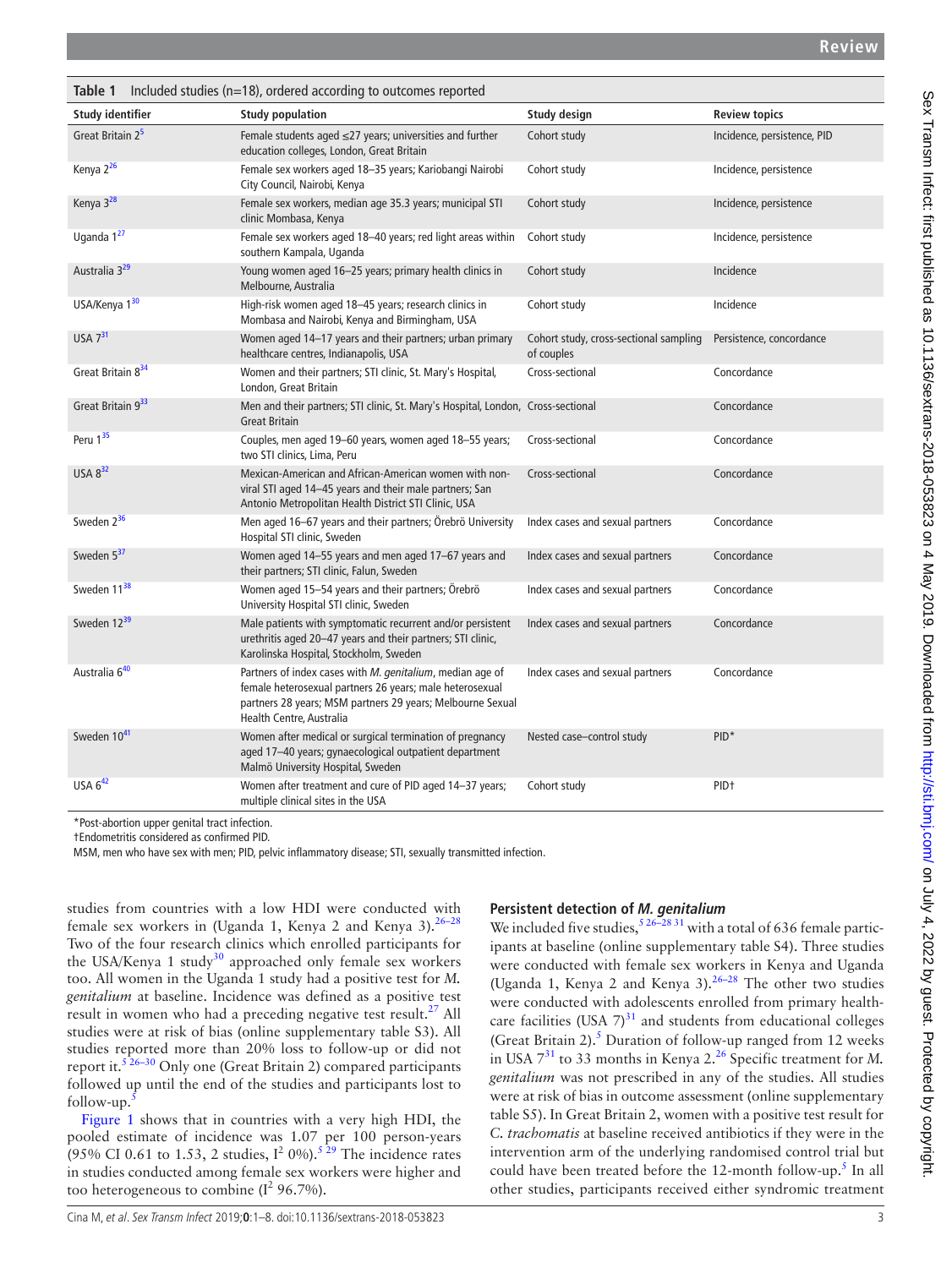

M. genitalium incidence per 100 person-years (95% CI)

<span id="page-3-0"></span>Figure 1 Incident *M. genitalium* infections per 100 person-years by human development index.<sup>[24](#page-6-16)</sup> Solid diamond and lines show the point estimate and 95% confidence intervals (CI) for each study. The diamond shows the point estimate and 95% CI of the summary estimate. The incidence estimates are plotted on a linear scale.

or treatment for diagnosed *C. trachomatis*, *N. gonorrhoeae* and/ or *Trichomonas vaginalis* at one-month to three-month intervals. Two studies (Great Britain 2, Kenya 2) distinguished persistent from re-infections with genotyping.<sup>526</sup>

[Online supplementary figure S2](https://dx.doi.org/10.1136/sextrans-2018-053823) shows a rapid decrease in the proportion of women infected in four studies. Median persistence in the three studies of sex workers was one to three months. The Great Britain 2 study only assessed *M. genitalium* persistence at one subsequent time point at which 25.9% of participants were still infected after a median of 16 months.<sup>[5](#page-6-2)</sup> In USA 7, [31](#page-6-19).3% of women remained positive at 8 weeks. $31$ 

#### **Concordance**

**Review**

We included 10 cross-sectional studies, $31-40$  all of which were conducted in healthcare facilities [\(online supplementary table](https://dx.doi.org/10.1136/sextrans-2018-053823)  [S6\)](https://dx.doi.org/10.1136/sextrans-2018-053823). Five partner studies enrolled a total of 869 couples irrespective of infection status $31-35$  and five index case studies $36-40$ enrolled a total of 477 people with *M. genitalium* and 480 sexual partners. Only the Australia 6 study enrolled  $MSM<sup>40</sup>$  $MSM<sup>40</sup>$  $MSM<sup>40</sup>$ All studies were at risk of bias ([online supplementary table](https://dx.doi.org/10.1136/sextrans-2018-053823)   $S7$ ).<sup>[31–40](#page-6-19)</sup> The response rate at baseline was only assessed in two studies in which it was below 70% (Great Britain 9 and Peru  $1)$ .  $333$ 

[Figure](#page-4-0) 2 shows overall concordance rates of 39%–40% among male partners of women with *M. genitalium* and 40%–50% in female partners of infected men, with no marked differences according to study design ([online supplementary table S8](https://dx.doi.org/10.1136/sextrans-2018-053823)). Concordance among MSM (Australia 6) was 27% (95% CI 19% to  $36\%$ ).<sup>[40](#page-6-33)</sup>

#### **Pelvic inflammatory disease**

We included three prospective studies that examined the risk for PID in *M. genitalium*-infected compared with non-infected participants, with a total of 5139 participants at baseline [\(online](https://dx.doi.org/10.1136/sextrans-2018-053823) [supplementary table S9](https://dx.doi.org/10.1136/sextrans-2018-053823)).<sup>54142</sup> The Great Britain 2 study enrolled female students in London, $5$  USA 6 studied women who had taken part in a randomised controlled trial, after treatment and cure of a first episode of  $PID^{42}$  and Sweden 10 was a nested case– control study in women who had undergone medical or surgical termination of pregnancy.<sup>41</sup> PID was diagnosed by endometrial biopsy in USA 6 and using clinical criteria in Great Britain  $2^5$  $2^5$  and Sweden  $10^{41}$  $10^{41}$  $10^{41}$  Follow-up was 6 weeks in Sweden  $10^{41}$ ,  $12$  months in Great Britain  $2^5$  $2^5$  and 30 days in USA 6.<sup>42</sup> All studies were at risk of bias [\(online supplementary table S10](https://dx.doi.org/10.1136/sextrans-2018-053823)).<sup>[5 41 42](#page-6-2)</sup> None of the studies assessed whether factors that might be associated with progression to PID were similar between groups or compared individuals followed up with those lost to follow-up.

All studies found an association between *M. genitalium* and PID [\(figure](#page-4-1) 3). The summary RR for incident PID in the two cohort studies was 1.73 (95% CI 0.92 to 3.28,  $I^2$  0%). The OR for post-abortion upper genital tract infection was 6.29 (95% CI 1.56 to  $25.20$ ).<sup>[41](#page-6-34)</sup>

#### **Discussion Main findings**

In this systematic review, the incidence of *M. genitalium* was 1.07 per 100 person-years (95% CI 0.61 to 1.53,  $I^2$  0%, 2 studies) in women in very highly developed countries. Median duration of persistence of *M. genitalium* was one to three months in four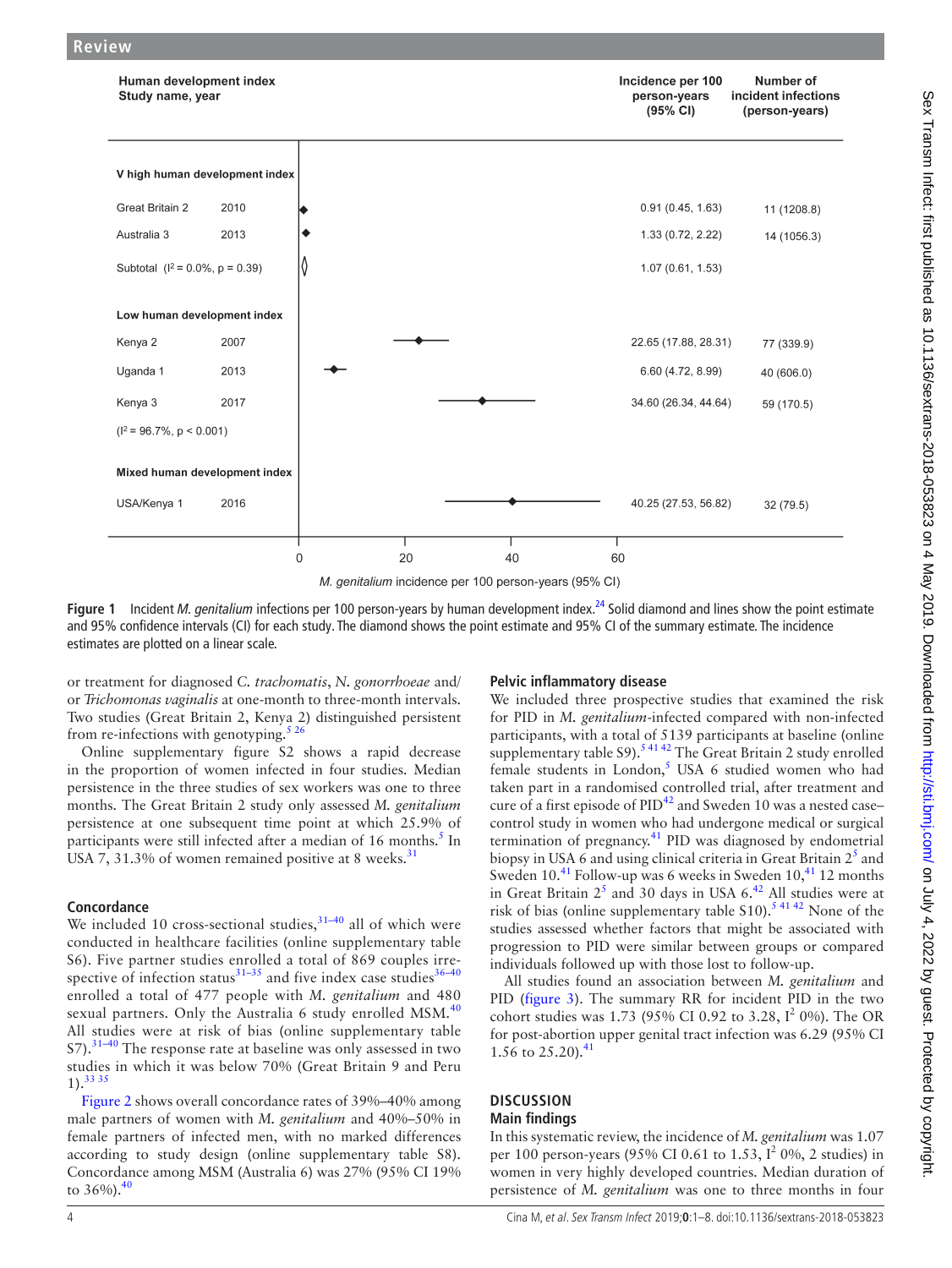| Sex of index case, study design<br>Study name, year                                                                                                                      |                                                                                    | Proportion of<br>concordantly infected<br>partners of index cases<br>(95% CI)                                        | Concordantly<br>infected<br>partners of<br>index cases, N | Number of<br>sexual<br>partners of<br>index cases |
|--------------------------------------------------------------------------------------------------------------------------------------------------------------------------|------------------------------------------------------------------------------------|----------------------------------------------------------------------------------------------------------------------|-----------------------------------------------------------|---------------------------------------------------|
| Female, cross-sectional                                                                                                                                                  |                                                                                    |                                                                                                                      |                                                           |                                                   |
| USA <sub>7</sub><br>2007<br>USA <sub>8</sub><br>2010<br>Great Britain 9<br>2000<br>Great Britain 8<br>2000<br>2007<br>Peru 1<br>Subtotal ( $I^2 = 67.9\%$ , $p = 0.01$ ) |                                                                                    | 0.25(0.07, 0.59)<br>0.35(0.26, 0.46)<br>0.50(0.09, 0.91)<br>0.78(0.45, 0.94)<br>0.14(0.03, 0.51)<br>0.39(0.18, 0.59) | $\overline{2}$<br>31<br>1<br>7<br>1                       | 8<br>88<br>2<br>9<br>$\overline{7}$               |
| Male, cross-sectional                                                                                                                                                    |                                                                                    |                                                                                                                      |                                                           |                                                   |
| USA <sub>7</sub><br>2007<br>USA 8<br>2010<br>Great Britain 8<br>2000<br>Great Britain 9<br>2000<br>2007<br>Peru 1<br>Subtotal ( $I^2 = 33.9\%$ , $p = 0.20$ )            |                                                                                    | 0.40(0.12, 0.77)<br>0.45(0.34, 0.57)<br>0.58(0.32, 0.81)<br>0.14(0.03, 0.51)<br>0.33(0.06, 0.79)<br>0.40(0.25, 0.54) | 2<br>31<br>$\overline{7}$<br>1<br>1                       | 5<br>69<br>12<br>$\overline{7}$<br>3              |
| Female, index case                                                                                                                                                       |                                                                                    |                                                                                                                      |                                                           |                                                   |
| Australia 6<br>2017<br>Sweden 11<br>2005<br>Sweden 5<br>2005<br>Subtotal ( $I^2 = 65.0\%$ , $p = 0.06$ )                                                                 |                                                                                    | 0.31(0.24, 0.39)<br>0.38(0.22, 0.57)<br>0.56(0.37, 0.72)<br>0.40(0.25, 0.54)                                         | 39<br>10<br>15                                            | 126<br>26<br>27                                   |
| Male, index case                                                                                                                                                         |                                                                                    |                                                                                                                      |                                                           |                                                   |
| 2017<br>Australia 6<br>2004<br>Sweden 2<br>2005<br>Sweden 5<br>2006<br>Sweden 12                                                                                         |                                                                                    | 0.48(0.40, 0.56)<br>0.63(0.41, 0.81)<br>0.45(0.27, 0.65)<br>0.67(0.35, 0.88)                                         | 67<br>12<br>10<br>6                                       | 139<br>19<br>22<br>9                              |
| Subtotal $(l^2 = 0.00\%, p = 0.41)$                                                                                                                                      |                                                                                    | 0.50(0.43, 0.58)                                                                                                     |                                                           |                                                   |
| Male homosexual, index case                                                                                                                                              |                                                                                    |                                                                                                                      |                                                           |                                                   |
| 2017<br>Australia 6                                                                                                                                                      |                                                                                    | 0.27(0.19, 0.36)                                                                                                     | 30                                                        | 112                                               |
| 0                                                                                                                                                                        | 0.25<br>0.5<br>0.75<br>Proportion of concordantly infected partners of index cases |                                                                                                                      |                                                           |                                                   |

<span id="page-4-0"></span>**Figure 2** Proportion of concordantly infected sexual partners of individuals with *M. genitalium*, by sex of index case and study design. Solid diamonds and lines show the point estimate and 95% confidence interval (CI) for each study. The diamond shows the point estimate and the 95% CI of the summary estimate. The proportions are plotted on a linear scale.



<span id="page-4-1"></span>**Figure 3** Risk of progression to upper genital tract infection in women with *M. genitalium* compared with women without *M. genitalium*. Solid diamonds and lines show the point estimate and 95% confidence interval (CI) for each study. The open diamond shows the point estimate and the 95% CI of the summary estimate. The effect estimates are plotted on a logarithmic scale.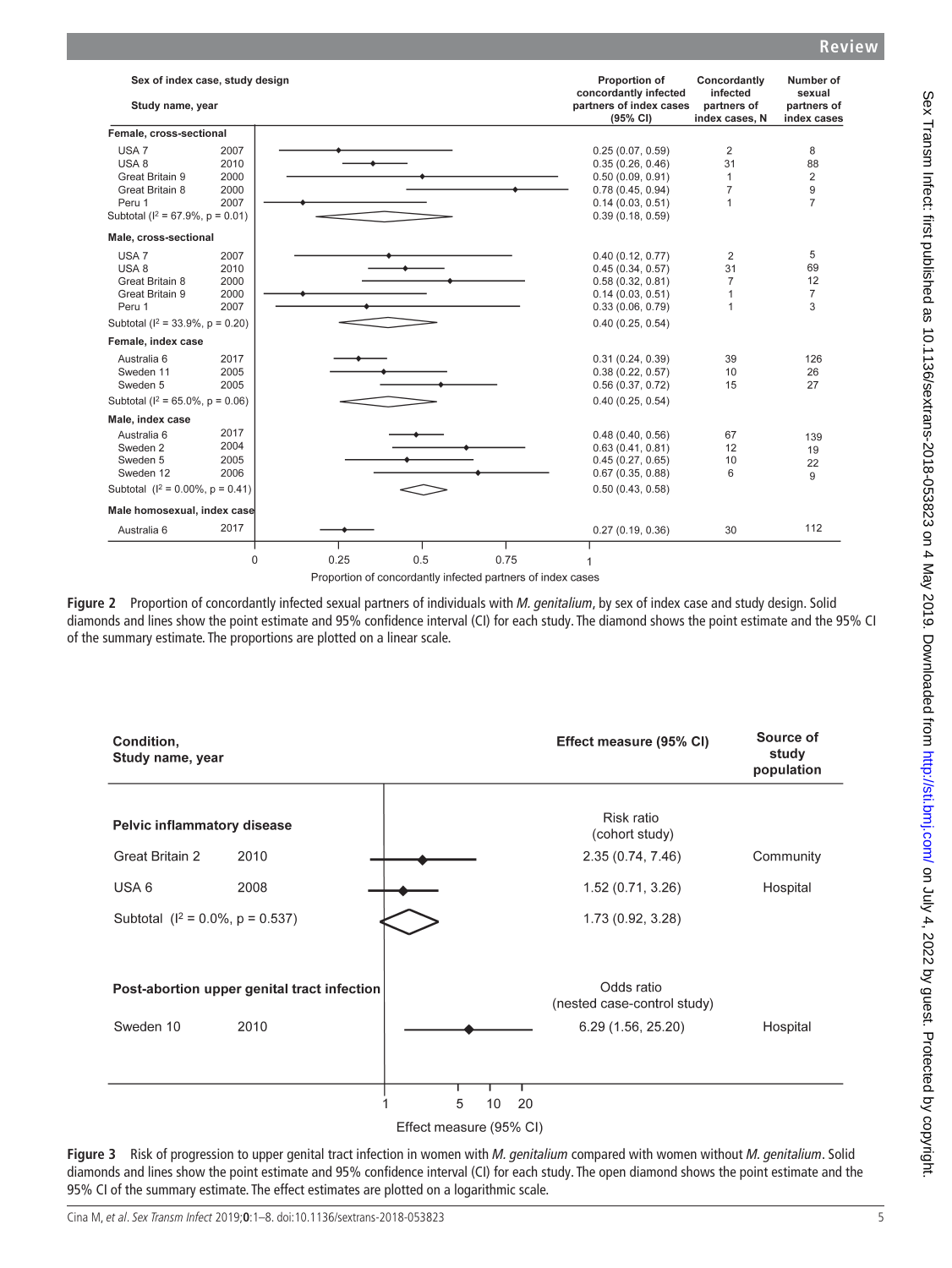studies but 15 months in one study. In 10 studies measuring *M. genitalium* infection status in heterosexual couples, proportions of concordant results were 39% to 50%. In two prospective studies, the incidence of PID was higher in women with *M. genitalium* than those without (RR 1.73, 95% CI 0.92 to 3.28, I<sup>2</sup> 0%).

#### **Strengths and limitations**

A strength of our systematic review is the broad search strategy that covered differing topics, which makes it unlikely that we missed important relevant articles. In addition, selection of studies and extraction of data by independent reviewers reduces the risk of errors in data extraction. We assessed the risk of bias in all included studies. The relative importance of the domains of bias affect interpretation depend on the topic. For example, when measuring the duration of persistent detection, accurate assessment of the outcome, untreated infection is important, but most studies were at high risk of bias. The main limitations of the review findings result from the small number of studies overall and between study heterogeneity.

#### **Interpretation of the findings**

Incidence and persistent detection of *M. genitalium*: The findings of this review do not allow an estimate of the duration of *M. genitalium* infectiousness. Estimates based on persistent detection in cohort studies are inconsistent ([online supplemen](https://dx.doi.org/10.1136/sextrans-2018-053823)[tary figure S2,](https://dx.doi.org/10.1136/sextrans-2018-053823) [online supplementary table S4\)](https://dx.doi.org/10.1136/sextrans-2018-053823). Since duration of infection is related to prevalence (assessed in our linked review<sup>7</sup>) and incidence ([figure](#page-3-0) 1), the findings can be compared with this alternative measure (Equation 1): duration of infection=prevalence÷incidence (1)

In this review, three studies estimated all three quantities ([online supplementary table S11](https://dx.doi.org/10.1136/sextrans-2018-053823)).<sup>[5 26 28](#page-6-2)</sup> In Great Britain  $2<sup>5</sup>$ , the duration of infection, both directly estimated and from Equation 1, was more than one year. In Kenya  $2^{26}$  $2^{26}$  $2^{26}$  and Kenya  $3^{28}$ , the duration was less than one year by both methods. In Uganda  $1,^{27}$  the directly estimated duration was less than one year but prevalence was higher than incidence, so Equation 1 results in an estimated duration of more than one year. In two studies that measured incidence and prevalence but not persistent detection, duration of infection could only be obtained using Equation 1, with an estimate of more than one year for Australia  $3^{29}$  and less than one year for USA/Kenya  $1^{30}$  ([online supplementary table S11](https://dx.doi.org/10.1136/sextrans-2018-053823)). In all studies, women had opportunities for treatment with antibiotics with some activity against *M. genitalium* at frequencies of as little as a month. The duration of persistent detection was short in all studies that offered treatment every three months or more frequently. With likely inadvertent treatment and re-infection, these cohort studies probably did not measure the persistence of untreated infection. Smieszek and White, who analysed the conflicting findings in the Great Britain  $2^5$  $2^5$  and Uganda  $1^{27}$  $1^{27}$  $1^{27}$ studies using a mathematical model, favoured a longer duration of infection similar to the Great Britain 2 study.<sup>16</sup> The uncertainty about the duration of infectiousness of *M. genitalium* contrasts with *C. trachomatis*, for which the literature is extensive and there is broad agreement that prevalence in general populations in high-income countries is around  $3\% - 4\%$ ,  $^{23}$  incidence is around 4[%43 44](#page-6-37) and average duration of infectiousness is slightly more than one year.  $1445$ 

*M. genitalium* concordance: The systematic review data suggest some possible differences between *M. genitalium* and *C. trachomatis*. Concordant *M. genitalium* status can be used to estimate the transmission probability of sexually transmitted

pathogens.[15 46](#page-6-10) Cross-sectional studies of randomly sampled couples, irrespective of infection status, provide the least biased estimate.<sup>46</sup> For this reason, we examined concordance separately in partner studies and in index case studies, but actually found similar estimates in both study designs. In cross-sectional studies, *M. genitalium* concordance was 39%–40%. In comparison, *C. trachomatis* concordance in a large cross-sectional study in the USA was 68% (95% CI 56% to 78%) for male partners and 70%  $(58\%$  to 80%) for female partners.<sup>[47](#page-7-1)</sup> Findings from our systematic review of *M. genitalium* prevalence suggested that, while overall population prevalence of the two infections is similar, *C. trachomatis* positivity is concentrated in younger age groups.<sup>2</sup>

*M. genitalium* progression to PID: *M. genitalium* was associated with PID in prospective studies (RR 1.73, 95% CI 0.92 to 3.28), with CIs that were compatible with both a small reduction and a substantial increase in risk. The point estimate was slightly lower than that found by Lis *et al*, but their inclusion of cross-sectional studies and studies of post-abortal PID in the same meta-analysis might have overestimated the association.<sup>[3](#page-6-1)</sup> The increase in risk of PID following *C. trachomatis* is around 1.8 to 2.8.[48 49](#page-7-2) Using data from the Great Britain 2 study and taking into account the low population prevalence of *M. genitalium*, Oakeshott *et al* estimated that the population attributable fraction of PID due to *M. genitalium* was about 4%[.5](#page-6-2)

### **Implications for research and practice**

This review adds to the evidence about the biology, dynamics and natural history of *M. genitalium* as a sexually transmitted pathogen. Additional empirical research is needed to provide robust data about the epidemiology of *M. genitalium* infection in men and to determine the persistence of untreated *M. genitalium* in studies in which inadvertent treatment can be excluded. In the context of evidence of high levels of macrolide resistance in *M. genitalium*, [11 12](#page-6-6) which does not affect *C. trachomatis*, measures for the management and control of these infections are likely to differ. Despite earlier speculation,<sup>5</sup> the findings of this review, our linked review of prevalence<sup>[7](#page-6-4)</sup> and evidence about antimicrobial resistance show that *M. genitalium* is not the new chlamydia. The estimates from this systematic review can be used in mathematical modelling studies to investigate differences between the transmission dynamics of *M. genitalium* and *C. trachomatis*

### **Key messages**

- ► There is debate about the need for widespread screening for *Mycoplasma genitalium*, but the natural history of this emerging sexually transmitted pathogen is poorly understood.
- ► *M. genitalium* incidence was 1.07 (95% CI 0.61 to 1.53) per 100 person-years in women in highly developed countries, 39%–50% of infected individuals had a heterosexual partner with *M. genitalium* and the risk ratio for progression to pelvic inflammatory disease was 1.73 (95% CI 0.92 to 3.28).
- ► The duration of untreated *M. genitalium* infection could not be determined from this review but is probably longer than persistent detection of *M. genitalium*, as measured in most cohort studies, in which inadvertent treatment cannot be ruled out.
- ► The results of this systematic review and other evidence sources show important differences in the epidemiology and dynamics of *M. genitalium* and *Chlamydia trachomatis* infection.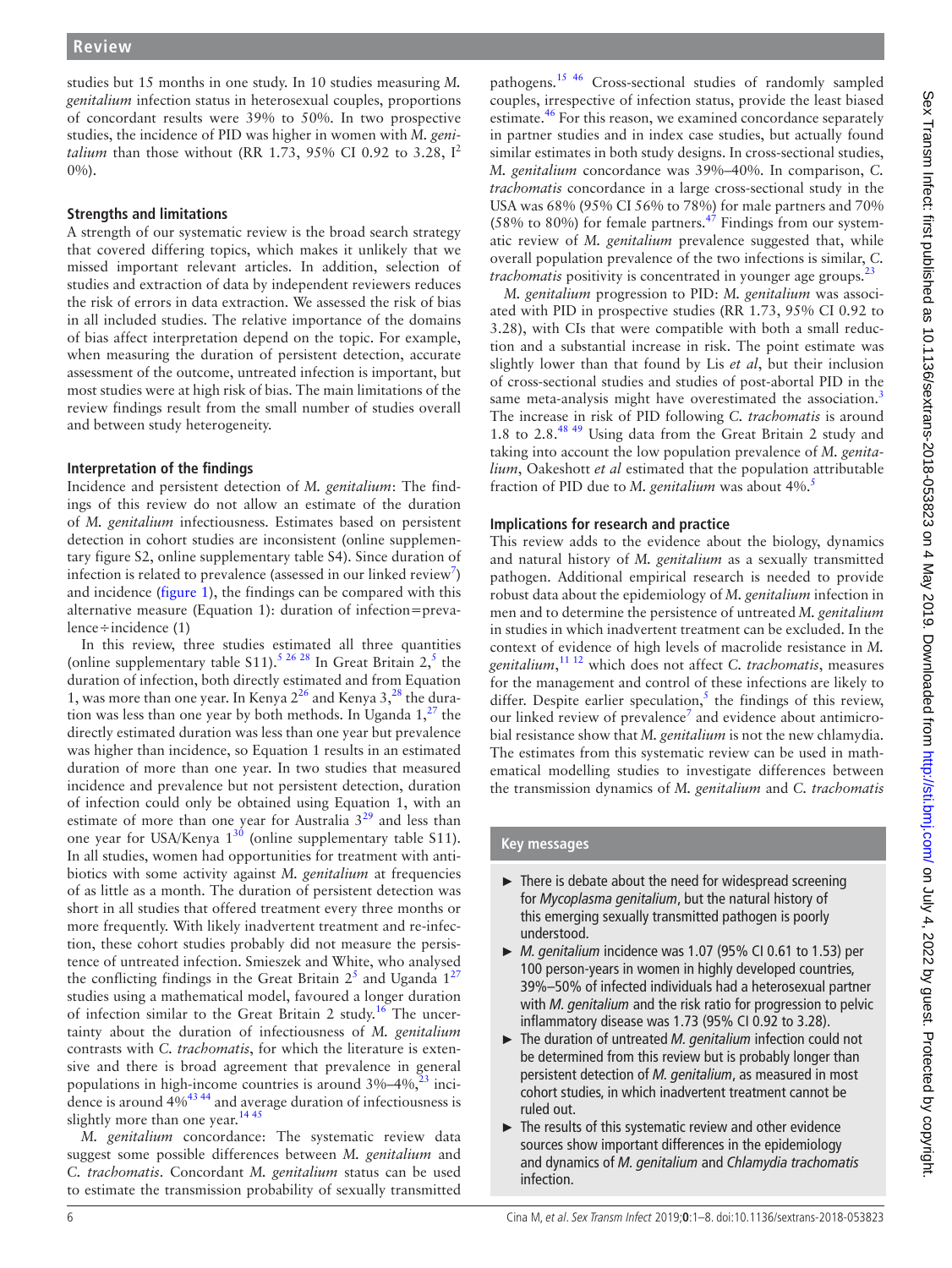Sex Transm Infect: first published as 10.1136/sextrans-2018-053823 on 4 May 2019. Downloaded from http://sti.bmj.com/ on July 4, 2022 by guest. Protected by copyright Sex Transm Infect: first published as 10.1136/sextrans-2018-053823 on 4 May 2019. Downloaded from <http://sti.bmj.com/> on July 4, 2022 by guest. Protected by copyright.

and to investigate the potential benefits and harms of control interventions.

**Handling editor** Jane S Hocking

**Acknowledgements** We would like to thank Myrofora Goutaki, who gave advice during the review process, Gian-Reto Lohrer, who assisted with data extraction, Dominque Cadosch, who helped with the analysis of persistence data and Anina Häfliger for administrative support.

**Contributors** Conceived and designed the review: LB, MC, NL, PS. Screened titles, abstracts and full texts: LB, MC, NL. Extracted the data: HA, LB, MC, DE-G. Analysed the data: LB, MC, FH, NL. Wrote the first draft: MC. Revised the paper before submission: HA, LB, MC, DE-G, FH, NL, PS. Approved the final version: HA, LB, MC, DE-G, FH, NL, PS.

**Funding** This study received funding from the Swiss National Science Foundation (grant nos. 320030\_173044 and 32003B-160320) and Swiss Programme for Research on global issues for Development (r4d): grant no. IZ07Z0\_160909.

**Competing interests** NL is deputy editor of Sexually Transmitted Infections.

**Patient consent for publication** Not required.

**Provenance and peer review** Not commissioned; externally peer reviewed.

**Data sharing statement** Not applicable. We are not submitting an original research article.

**Open access** This is an open access article distributed in accordance with the Creative Commons Attribution 4.0 Unported (CC BY 4.0) license, which permits others to copy, redistribute, remix, transform and build upon this work for any purpose, provided the original work is properly cited, a link to the licence is given, and indication of whether changes were made. See: [https://creativecommons.org/](https://creativecommons.org/licenses/by/4.0/) [licenses/by/4.0/.](https://creativecommons.org/licenses/by/4.0/)

### **References**

- <span id="page-6-0"></span>1 Taylor-Robinson D, Jensen JS. Mycoplasma genitalium: from Chrysalis to multicolored butterfly. [Clin Microbiol Rev](http://dx.doi.org/10.1128/CMR.00006-11) 2011;24:498–514.
- 2 Sethi S, Singh G, Samanta P, et al. Mycoplasma genitalium: an emerging sexually transmitted pathogen. [Indian J Med Res](http://www.ncbi.nlm.nih.gov/pubmed/23391789) 2012;136:942-55.
- <span id="page-6-1"></span>3 Lis R, Rowhani-Rahbar A, Manhart LE. Mycoplasma genitalium infection and female reproductive tract disease: a meta-analysis. [Clin Infect Dis](http://dx.doi.org/10.1093/cid/civ312) 2015;61:418–26.
- 4 Bernstein K, Bowen VB, Kim CR, et al. Re-emerging and newly recognized sexually transmitted infections: can prior experiences shed light on future identification and control? [PLoS Med](http://dx.doi.org/10.1371/journal.pmed.1002474) 2017;14:e1002474.
- <span id="page-6-2"></span>5 Oakeshott P, Aghaizu A, Hay P, et al. Is Mycoplasma genitalium in women the "New Chlamydia?" A community-based prospective cohort study. [Clin Infect Dis](http://dx.doi.org/10.1086/656739) 2010;51:1160–6.
- <span id="page-6-3"></span>6 Sonnenberg P, Ison CA, Clifton S, et al. Epidemiology of Mycoplasma genitalium in British men and women aged 16–44 years: evidence from the third National Survey of Sexual Attitudes and Lifestyles (Natsal-3). [Int J Epidemiol](http://dx.doi.org/10.1093/ije/dyv194) 2015;44:1982-94.
- <span id="page-6-4"></span>7 Baumann L, Cina M, Egli-Gany D, et al. Prevalence of Mycoplasma genitalium in different population groups: systematic review and meta-analysis. [Sex Transm Infect](http://dx.doi.org/10.1136/sextrans-2017-053384) 2018;94:255–62.
- <span id="page-6-5"></span>8 Ross JDC, Brown L, Saunders P, et al. Mycoplasma genitalium in asymptomatic patients: implications for screening. [Sex Transm Infect](http://dx.doi.org/10.1136/sti.2009.036046) 2009;85:436-7.
- <span id="page-6-7"></span>9 Birger R, Saunders J, Estcourt C, et al. Should we screen for the sexually-transmitted infection Mycoplasma genitalium? Evidence synthesis using a transmission-dynamic model. [Sci Rep](http://dx.doi.org/10.1038/s41598-017-16302-8) 2017;7.
- 10 McGowin CL, Rohde RE, Redwine G. Epidemiological and clinical rationale for screening and diagnosis of Mycoplasma genitalium infections. [Clin Lab Sci](http://dx.doi.org/10.29074/ascls.27.1.47) 2014;27:47–52.
- <span id="page-6-6"></span>11 Cadosch R, Garcia V, Althaus CL, et al. De novo mutations drive the spread of macrolide resistant Mycoplasma genitalium: a mathematical modelling study. bioRxiv2018;321216.
- 12 Horner P, Ingle SM, Garrett F, et al. Which azithromycin regimen should be used for treating Mycoplasma genitalium? A meta-analysis. [Sex Transm Infect](http://dx.doi.org/10.1136/sextrans-2016-053060) 2018;94:14-20.
- <span id="page-6-8"></span>13 Anderson RM, May RM. Infectious diseases of humans: dynamics and control. Oxford United Kingdom: Oxford University Press, 1991.
- <span id="page-6-9"></span>14 Althaus CL, Heijne JCM, Roellin A, et al. Transmission dynamics of Chlamydia trachomatis affect the impact of screening programmes. [Epidemics](http://dx.doi.org/10.1016/j.epidem.2010.04.002) 2010;2:123-31.
- <span id="page-6-10"></span>15 Althaus CL, Heijne JCM, Low N. Towards more robust estimates of the transmissibility of Chlamydia trachomatis. [Sex Transm Dis](http://dx.doi.org/10.1097/OLQ.0b013e318248a550) 2012;39:402–4.
- <span id="page-6-18"></span>16 Smieszek T, White PJ. Apparently-different clearance rates from cohort studies of Mycoplasma genitalium are consistent after accounting for incidence of infection, recurrent infection, and study design. [PLoS One](http://dx.doi.org/10.1371/journal.pone.0149087) 2016;11:e0149087.
- <span id="page-6-11"></span>17 Weström L, Joesoef R, Reynolds G, et al. Pelvic inflammatory disease and fertility. A cohort study of 1,844 women with laparoscopically verified disease and 657 control women with normal laparoscopic results. [Sex Transm Dis](http://www.ncbi.nlm.nih.gov/pubmed/1411832) 1992;19:185-92.
- <span id="page-6-12"></span>18 Low N, Baumann L, Cina M, et al. Mycoplasma genitalium infection: prognosis and transmissibility [CRD42015020405]. 2018. Available: [https://www.crd.york.ac.uk/](https://www.crd.york.ac.uk/prospero/display_record.php?RecordID=20405) [prospero/display\\_record.php?RecordID=20405](https://www.crd.york.ac.uk/prospero/display_record.php?RecordID=20405) [Accessed 16 Jul 2018]
- 19 Low N, Cina M, Baumann B, et al. Mycoplasma genitalium infection: prevalence, incidence and persistence [CRD42015020420]. Available: [https://www.crd.york.ac.uk/](https://www.crd.york.ac.uk/prospero/display_record.php?RecordID=20420) [prospero/display\\_record.php?RecordID=20420](https://www.crd.york.ac.uk/prospero/display_record.php?RecordID=20420) [Accessed 16 Jul 2018].
- <span id="page-6-13"></span>20 Liberati Aet al. The PRISMA statement for reporting systematic reviews and meta-analyses of studies that evaluate health care interventions: explanation and elaboration. [Ann Intern Med](http://dx.doi.org/10.7326/0003-4819-151-4-200908180-00136) 2009;151:W–94.
- <span id="page-6-14"></span>21 Howaldt J. Plot Digitizer. Available:<http://plotdigitizer.sourceforge.net/>[Accessed 19 Jun 2017].
- <span id="page-6-15"></span>22 Cochrane Collaboration. Tool to assess risk of bias in cohort studies. Available: [https://](https://methods.cochrane.org/bias/sites/methods.cochrane.org.bias/files/public/uploads/Tool%20to%20Assess%20Risk%20of%20Bias%20in%20Cohort%20Studies.pdf) [methods.cochrane.org/bias/sites/methods.cochrane.org.bias/files/public/uploads/](https://methods.cochrane.org/bias/sites/methods.cochrane.org.bias/files/public/uploads/Tool%20to%20Assess%20Risk%20of%20Bias%20in%20Cohort%20Studies.pdf) [Tool%20to%20Assess%20Risk%20of%20Bias%20in%20Cohort%20Studies.pdf](https://methods.cochrane.org/bias/sites/methods.cochrane.org.bias/files/public/uploads/Tool%20to%20Assess%20Risk%20of%20Bias%20in%20Cohort%20Studies.pdf) [Accessed 20 Dec 2018].
- <span id="page-6-36"></span>23 Redmond SM, Alexander-Kisslig K, Woodhall SC, et al. Genital Chlamydia prevalence in Europe and non-European high income countries: systematic review and metaanalysis. [PLoS One](http://dx.doi.org/10.1371/journal.pone.0115753) 2015;10:e0115753.
- <span id="page-6-16"></span>24 United Nations Development Programme. Human development report 2014: sustaining human progress—reducing vulnerabilities and building resilience. New York USA, 2014.
- <span id="page-6-17"></span>25 Higgins JPT, Thompson SG. Quantifying heterogeneity in a meta-analysis. [Stat Med](http://dx.doi.org/10.1002/sim.1186) 2002;21:1539–58.
- <span id="page-6-21"></span>26 Cohen CR, Nosek M, Meier A, et al. Mycoplasma genitalium infection and persistence in a cohort of female sex workers in Nairobi, Kenya. [Sex Transm Dis](http://dx.doi.org/10.1097/01.olq.0000237860.61298.54) 2007;34:274–9.
- <span id="page-6-23"></span>27 Vandepitte J, Weiss HA, Kyakuwa N, et al. Natural history of Mycoplasma genitalium infection in a cohort of female sex workers in Kampala, Uganda. [Sex Transm Dis](http://dx.doi.org/10.1097/OLQ.0b013e31828bfccf) 2013;40:422–7.
- <span id="page-6-22"></span>28 Lokken EM, Balkus JE, Kiarie J, et al. Association of recent bacterial vaginosis with acquisition of Mycoplasma genitalium. [Am J Epidemiol](http://dx.doi.org/10.1093/aje/kwx043) 2017;186:194–201.
- <span id="page-6-20"></span>29 Walker J, Fairley CK, Bradshaw CS, et al. Mycoplasma genitalium incidence, organism load, and treatment failure in a cohort of young Australian women. [Clin Infect Dis](http://dx.doi.org/10.1093/cid/cis1210) 2013;56:1094–100.
- <span id="page-6-24"></span>30 Balkus JE, Manhart LE, Lee J, et al. Periodic presumptive treatment for vaginal infections may reduce the incidence of sexually transmitted bacterial infections. [J](http://dx.doi.org/10.1093/infdis/jiw043)  [Infect Dis](http://dx.doi.org/10.1093/infdis/jiw043) 2016;213:1932–7.
- <span id="page-6-19"></span>31 Tosh AK, Van Der Pol B, Fortenberry JD, et al. Mycoplasma genitalium among adolescent women and their partners. [J Adolesc Health](http://dx.doi.org/10.1016/j.jadohealth.2006.12.005) 2007;40:412-7.
- <span id="page-6-28"></span>32 Thurman AR, Musatovova O, Perdue S, et al. Mycoplasma genitalium symptoms, concordance and treatment in high-risk sexual dyads. [Int J STD AIDS](http://dx.doi.org/10.1258/ijsa.2009.008485) 2010;21:177–83.
- <span id="page-6-26"></span>33 Keane FE, Thomas BJ, Gilroy CB, et al. The association of Chlamydia trachomatis and Mycoplasma genitalium with non-gonococcal urethritis: observations on heterosexual men and their female partners. [Int J STD AIDS](http://dx.doi.org/10.1258/0956462001916209) 2000;11:435-9.
- <span id="page-6-25"></span>34 Keane FE, Thomas BJ, Gilroy CB, et al. The association of Mycoplasma hominis, Ureaplasma urealyticum and Mycoplasma genitalium with bacterial vaginosis: observations on heterosexual women and their male partners. [Int J STD AIDS](http://dx.doi.org/10.1258/0956462001916056) 2000;11:356–60.
- <span id="page-6-27"></span>35 Nelson A, Press N, Bautista CT, et al. Prevalence of sexually transmitted infections and high-risk sexual behaviors in heterosexual couples attending sexually transmitted disease clinics in Peru. [Sex Transm Dis](http://dx.doi.org/10.1097/01.olq.0000240341.95084.da) 2007;34:344-61.
- <span id="page-6-29"></span>36 Falk L, Fredlund H, Jensen JS. Symptomatic urethritis is more prevalent in men infected with Mycoplasma genitalium than with Chlamydia trachomatis. [Sex Transm Infect](http://dx.doi.org/10.1136/sti.2003.006817) 2004;80:289–93.
- <span id="page-6-30"></span>37 Anagrius C, Loré B, Jensen JS. Mycoplasma genitalium: prevalence, clinical significance, and transmission. [Sex Transm Infect](http://dx.doi.org/10.1136/sti.2004.012062) 2005;81:458-62.
- <span id="page-6-31"></span>38 Falk L, Fredlund H, Jensen JS. Signs and symptoms of urethritis and cervicitis among women with or without Mycoplasma genitalium or Chlamydia trachomatis infection. [Sex Transm Infect](http://dx.doi.org/10.1136/sti.2004.010439) 2005;81:73–8.
- <span id="page-6-32"></span>39 Wikström A, Jensen JS. Mycoplasma genitalium: a common cause of persistent urethritis among men treated with doxycycline. [Sex Transm Infect](http://dx.doi.org/10.1136/sti.2005.018598) 2006;82:276-9.
- <span id="page-6-33"></span>40 Slifirski JB, Vodstrcil LA, Fairley CK, et al. Mycoplasma genitalium infection in adults reporting sexual contact with infected partners, Australia, 2008-2016. Emerg Infect [Dis](http://dx.doi.org/10.3201/eid2311.170998) 2017;23:1826–33.
- <span id="page-6-34"></span>41 Bjartling C, Osser S, Persson K. The association between Mycoplasma genitalium and pelvic inflammatory disease after termination of pregnancy. **[BJOG](http://dx.doi.org/10.1111/j.1471-0528.2009.02455.x)** 2010;117:361–4.
- <span id="page-6-35"></span>42 Haggerty CL, Totten PA, Astete SG, et al. Failure of cefoxitin and doxycycline to eradicate endometrial Mycoplasma genitalium and the consequence for clinical cure of pelvic inflammatory disease. [Sex Transm Infect](http://dx.doi.org/10.1136/sti.2008.030486) 2008;84:338-42.
- <span id="page-6-37"></span>43 Scott Lamontagne D, Baster K, Emmett L, et al. Incidence and reinfection rates of genital chlamydial infection among women aged 16–24 years attending general practice, family planning and genitourinary medicine clinics in England: a prospective cohort study by the Chlamydia Recall Study Advisory Group. [Sex Transm Infect](http://dx.doi.org/10.1136/sti.2006.022053) 2007;83:292–303.
- 44 Walker J, Tabrizi SN, Fairley CK, et al. Chlamydia trachomatis incidence and reinfection among young women—behavioural and microbiological characteristics. [PLoS One](http://dx.doi.org/10.1371/journal.pone.0037778) 2012;7:e37778.